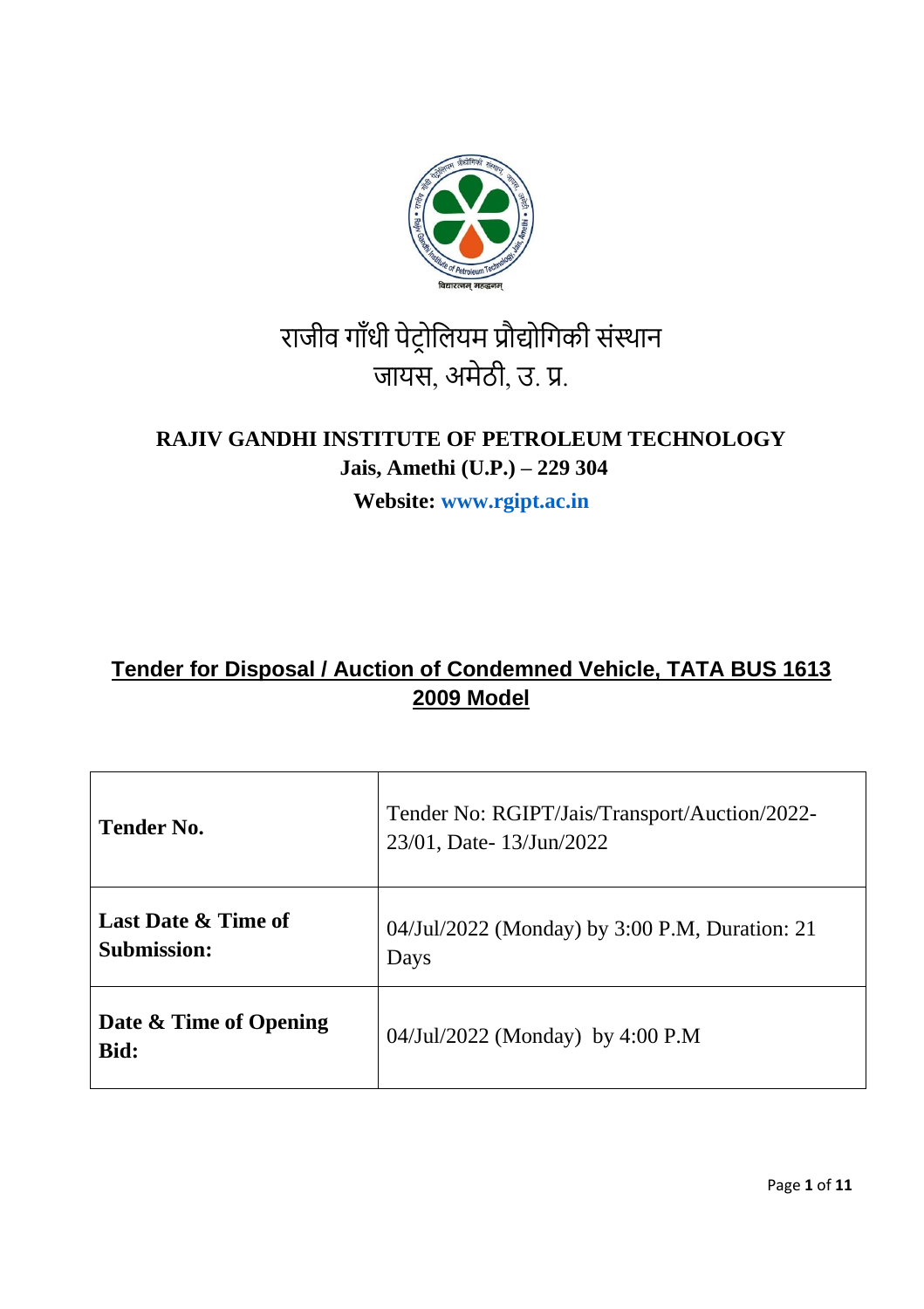## **Schedule of Events**

Rajiv Gandhi Institute of Petroleum Technology (RGIPT) invites sealed tender under Single Bid system from reputed, and financially sound parties for disposal / auction of condemned vehicle, .

| <b>Name of the Work</b>                                              | Disposal / Auction of condemned vehicle                                                                                                                                                                                                                                   |  |  |
|----------------------------------------------------------------------|---------------------------------------------------------------------------------------------------------------------------------------------------------------------------------------------------------------------------------------------------------------------------|--|--|
| <b>Tender No.</b>                                                    | Tender No: RGIPT/Jais/Transport/Auction/2022-23/01,<br>Date-13/Jun/2022                                                                                                                                                                                                   |  |  |
| <b>Auctioneer Names</b>                                              | The Chairman, Disposal / Auction Committee, Rajiv Gandhi Institute of<br>Petroleum Technology, Bahadurpur, Jais, Amethi - 229304                                                                                                                                          |  |  |
| <b>Reserved Price</b>                                                | As per Annexure $-$ '4'                                                                                                                                                                                                                                                   |  |  |
| <b>Inspection</b>                                                    | For inspection of condemned vehicle, the bidders are advised to contact<br>Transport Department at RGIPT in any working day between 10:00 A.M.<br>to 4:00 P.M.                                                                                                            |  |  |
| <b>Issue of Tender</b>                                               | The Tender document link can be obtained from the institute's website $-$<br>www.rgipt.ac.in. Please keep visiting our website for any corrigendum<br>/amendments and submit the bid documents accordingly.                                                               |  |  |
| Last Date & time of<br><b>Submission of Tender</b><br>(Bid due date) | Up to 3:00 P.M. on 04/Jul/2022 (Monday)                                                                                                                                                                                                                                   |  |  |
| <b>Opening of Tender</b>                                             | The Tender documents will be opened on same day, i.e. 04/Jul/2022 at<br>04:00 P.M. in the presence of authorized representatives of the bidders at<br>Conference Hall, Besides Director's Office, 2 <sup>nd</sup> Floor, Admin Building,<br>RGIPT Jais, Amethi - 2293004. |  |  |
| <b>Contact Person (for</b><br>any clarification)                     | Chairman, Disposal/Auction Committee<br>(i)<br>e-mail: dpanda@rgipt.ac.in,<br>Mobile No.+91-9455196041<br>Asst. Registrar (Accounts),<br>(ii)<br>e-mail: rakeshs@rgipt.ac.in<br>Ph. No. +91-9554893195                                                                    |  |  |
| <b>Last Date and time of</b><br>submission of Bids                   | 4:00 P.M. on 04/Jul/2022 (Monday)                                                                                                                                                                                                                                         |  |  |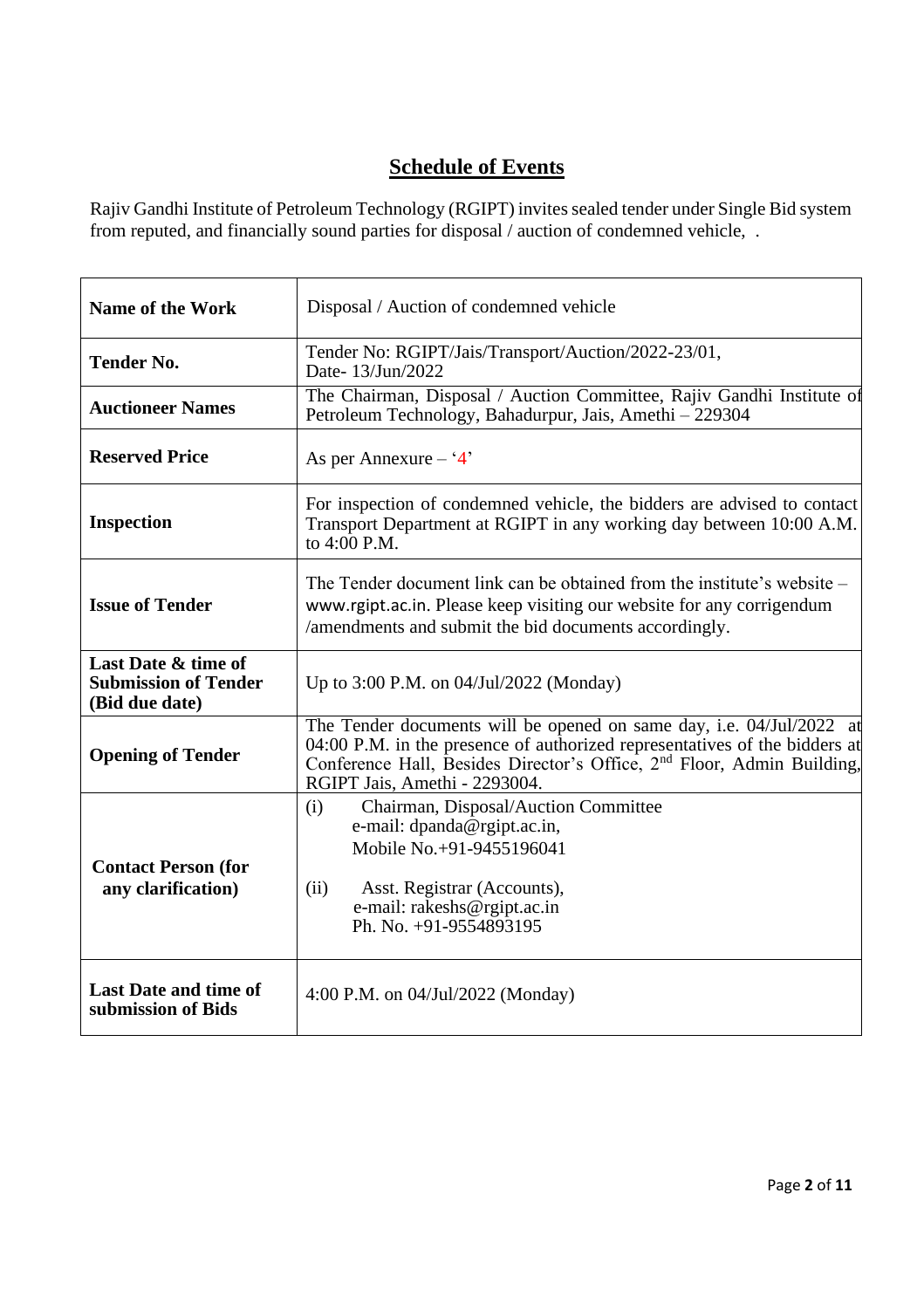## **INDEX**

| <b>Sl. No.</b>   | <b>Particulars</b>                        | Page Nos. |
|------------------|-------------------------------------------|-----------|
| 1.               | Notice Inviting Tender Cum Auction Notice | $4 - 4$   |
| 2.               | <b>Technical Eligibility</b>              | $4 - 4$   |
| 3.               | Mode of Selection                         | $4 - 4$   |
| $\overline{4}$ . | <b>General Terms &amp; Conditions</b>     | $5 - 7$   |
| 5.               | List of documents enclosed (Annexure-1)   | $8 - 8$   |
| 6.               | Self-declaration of bidders (Annexure-2)  | $9 - 9$   |
| 7.               | Price Bid (Annexure $-3$ )                | $10-10$   |
| 8.               | Reserved Price (Annexure $-4$ )           | 11-11     |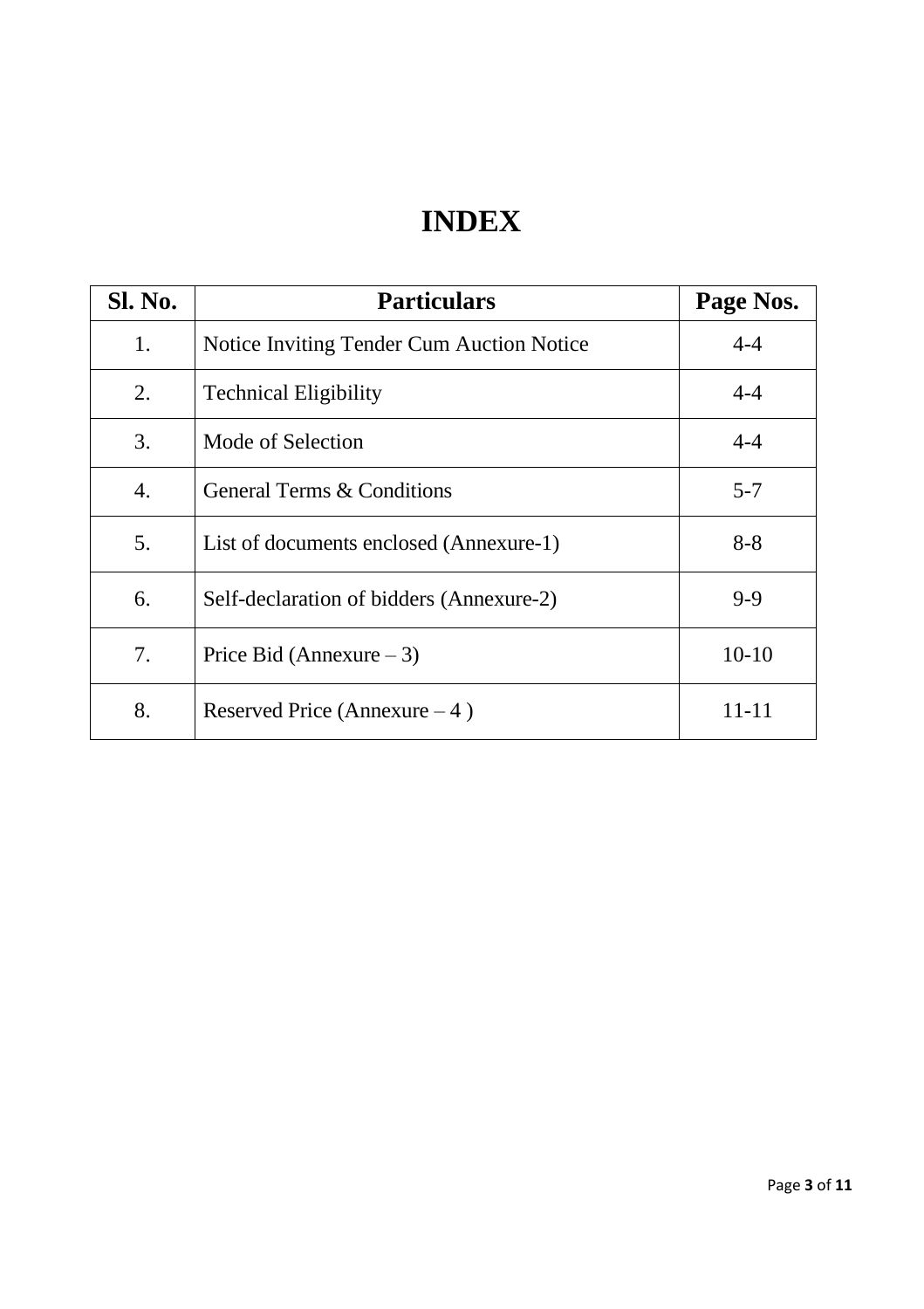### **Notice Inviting Tender Cum Auction Notice for disposal / auction of Condemned vehicle, TATA BUS 1613 2009 Model**

Sealed Tenders are hereby invited under **Single Bid System** for disposal / auction of condemned vehicle, TATA BUS 1613 2009 Model.

Bidders can download complete set of tender document from Rajiv Gandhi Institute of Petroleum Technology, Jais, Amethi, Website, [www.rgipt.ac.in](http://www.rgipt.ac.in/) and the Last Date / Time for submission of bids is 3:00 P.M. on 04/Jul/2022 (Monday). Late bids shall not be accepted in any circumstances.

The bids may be submitted in accordance with terms and conditions of Tender on above date and time. The bids to be submitted in sealed envelope and super scribed with the tender number and date. The bidders must sign all the pages of Tender & Terms and Conditions as a token of acceptance of the tender conditions.

#### **Technical Eligibility of the Bidders:**

- 1. The bidding company / individual should have a valid PAN and or AADHAR and GST Registration (copy to be enclosed).
- 2. List of Documents as per **Annexure – 1.**
- 3. Self-declaration of bidders as per **Annexure – 2.**
- 4. Properly filled price bid format as per **Annexure -3**.

The bidders are advised to strictly follow the technical eligibility criteria and should submit the price bid in the attached format (Annexures- 1, 2 & 3) only. In case, if the any of the above mentioned criteria is not met properly, in such case, the bids of the respective bidder are liable to be rejected.

#### **Mode of Selection:**

**The H1 bidder meeting the technically eligibility shall be awarded the contract. If the H1 bidder fails to execute the contract within the stipulated period, institute may as its discretion award the contract to the next lower bidder at H1 price.**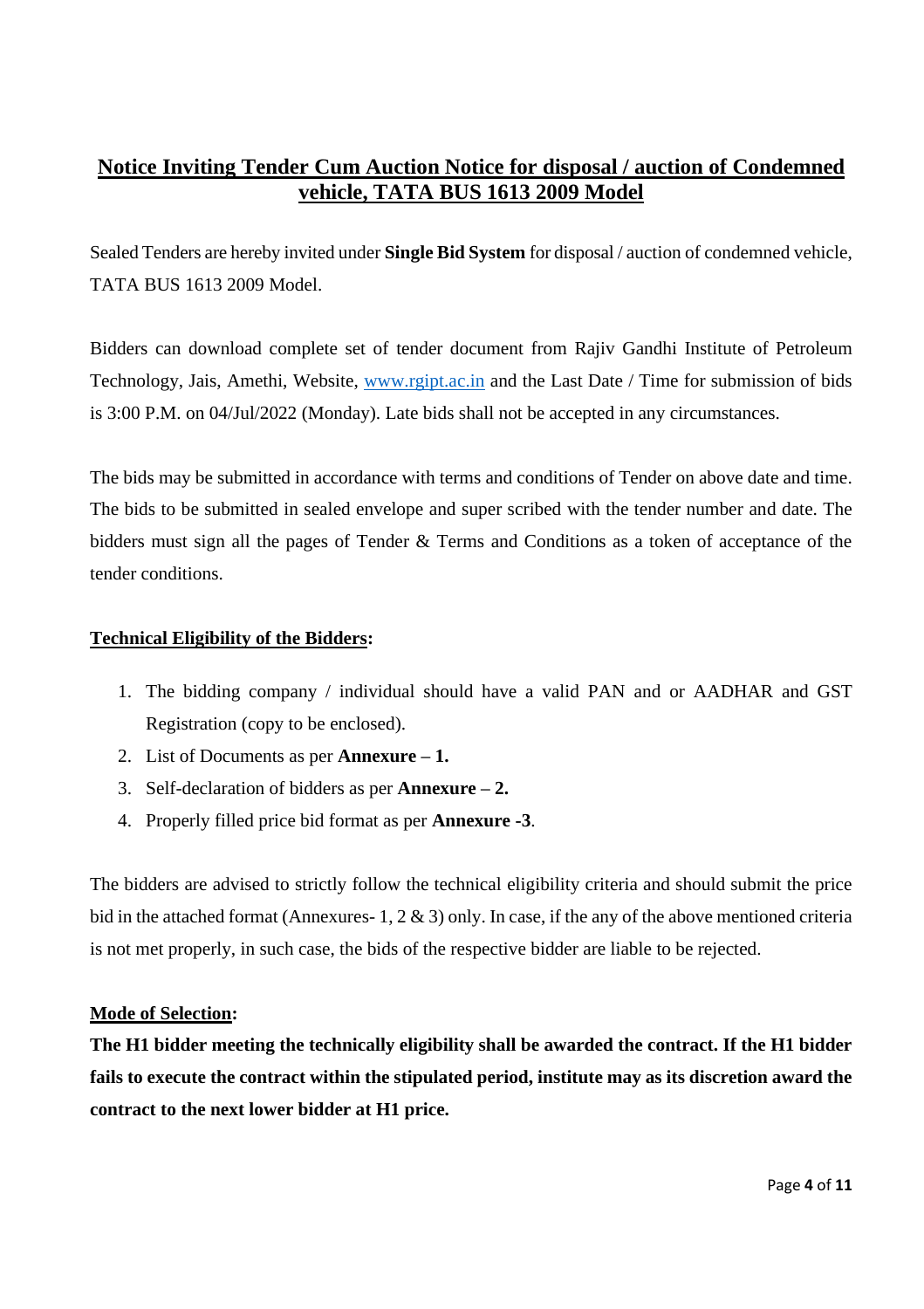### **GENERAL TERMS & CONDITIONS**

- **1.** Tenders, in single-bid system, are invited for disposal/auction of condemned vehicle, TATA BUS 1613 2009 Model on **"AS IS WHERE IS AND WHAT IS basis"** with related terms and conditions.
- **2.** While submitting the bids, the bidder shall read all the terms and conditions.
- **3.** The bidders are advised to submit the bids addressing to Chairman, Disposal / Auction Committee well before the due date and should be sent to either by courier / post or dropped in the tender box provided at 1st floor of Administrative building, Dispatch Section, RGIPT Office, Bahadurpur, Mukhatiya More, Harbanshganj, Near Jais Railway Station, Amethi.
- **4.** The bidders, in their own interest, are advised to physically verify the condemned vehicle during any working day between 10:00 AM to 4:00 PM within the bidding period by prior appointment to satisfy themselves about the quality and condition of the materials offered for sale. No request for providing sample will be accepted.
- **5.** The items specified in the **'Annexure – 4'** have been stated to the best of the information. The RGIPT shall not be answerable for any error, misstatement or omission in the proclamation. The successful bidder shall be required to lift all the items at their own cost from the disposal site to his / her premises within 25 days, after the payment of the quoted amount.
- **6.** 18% GST shall be applicable.
- **7.** The RGIPT will be no party to any dispute that may arise in transit after the transfer of vehicle.
- **8.** The RGIPT reserves its right to accept or reject any offer without assigning any reason whatsoever.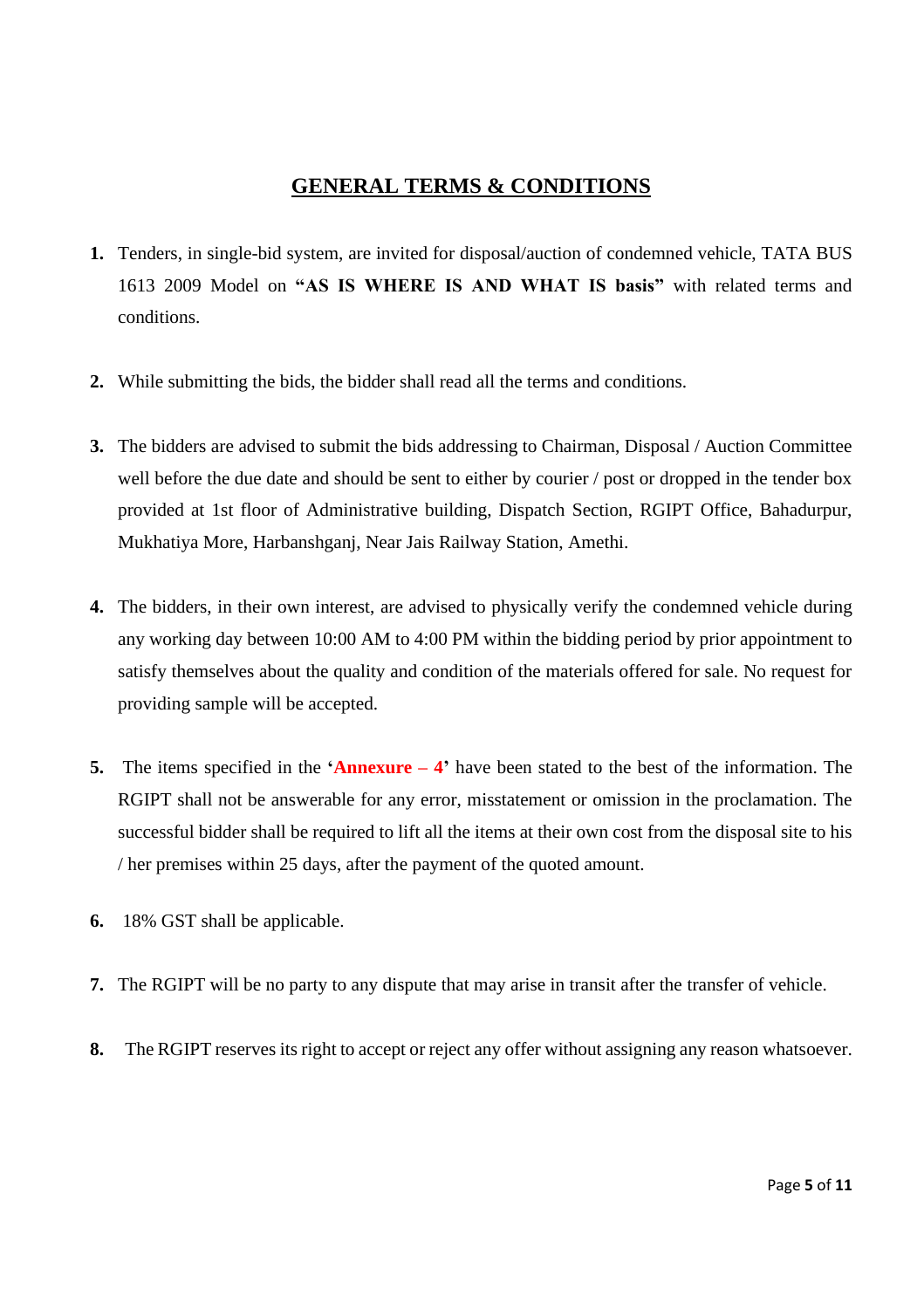- **9. The highest bidder, H1 bidder who has quoted above the reserve price will be awarded the contract.** However, RGIPT reserves the right to hold negotiations with the bidders who are permissible as per guidelines. The decision of RGIPT in this regards shall be final.
- **10.** In case of any dispute arising as to the validity of the tender, amount of bid, the eligibility of bidder and with the interpretation of terms & conditions of tender, the decision of the RGIPT will be final.
- **13.** Tender with conditional offers may be treated as invalid. Likewise, correspondence about any change in the offers will not be entertained.
- **14.** The sale certificate, if needed shall be issued in the name against which the tender is submitted.
- **15.** The bids will be opened by the committee members duly constituted for the purpose at the time and date as specified in the tender document. In the event of the date being declared as a closed holiday, then the bids will be opened on the next working day.
- **16.** The bidders should submit the **Price Bid (Annexure – 3)** and filled in the blank spaces provided for mentioning the name of bidder and rates. Bidders are advised to not make any changes in the price bid format. **The bidders should strictly abide the specific terms & conditions stated in the Price Bid as well.**
- **17.** The highest quoting bid will be accepted for award of tender, subject to the condition that bidders are fulfilling the eligibility criteria as mentioned in the tender document. The condemned vehicle shall NOT be sold below the reserve price. However, the offer found near the reserve price may be considered as per the decision of the committee constituted for the purpose.
- **18.** In case the highest quoting bidder is not able to deposit the quoted amount within 10 working days, the same will be offered to next lower bidder (second highest bidder) at the rate quoted by the highest bidder.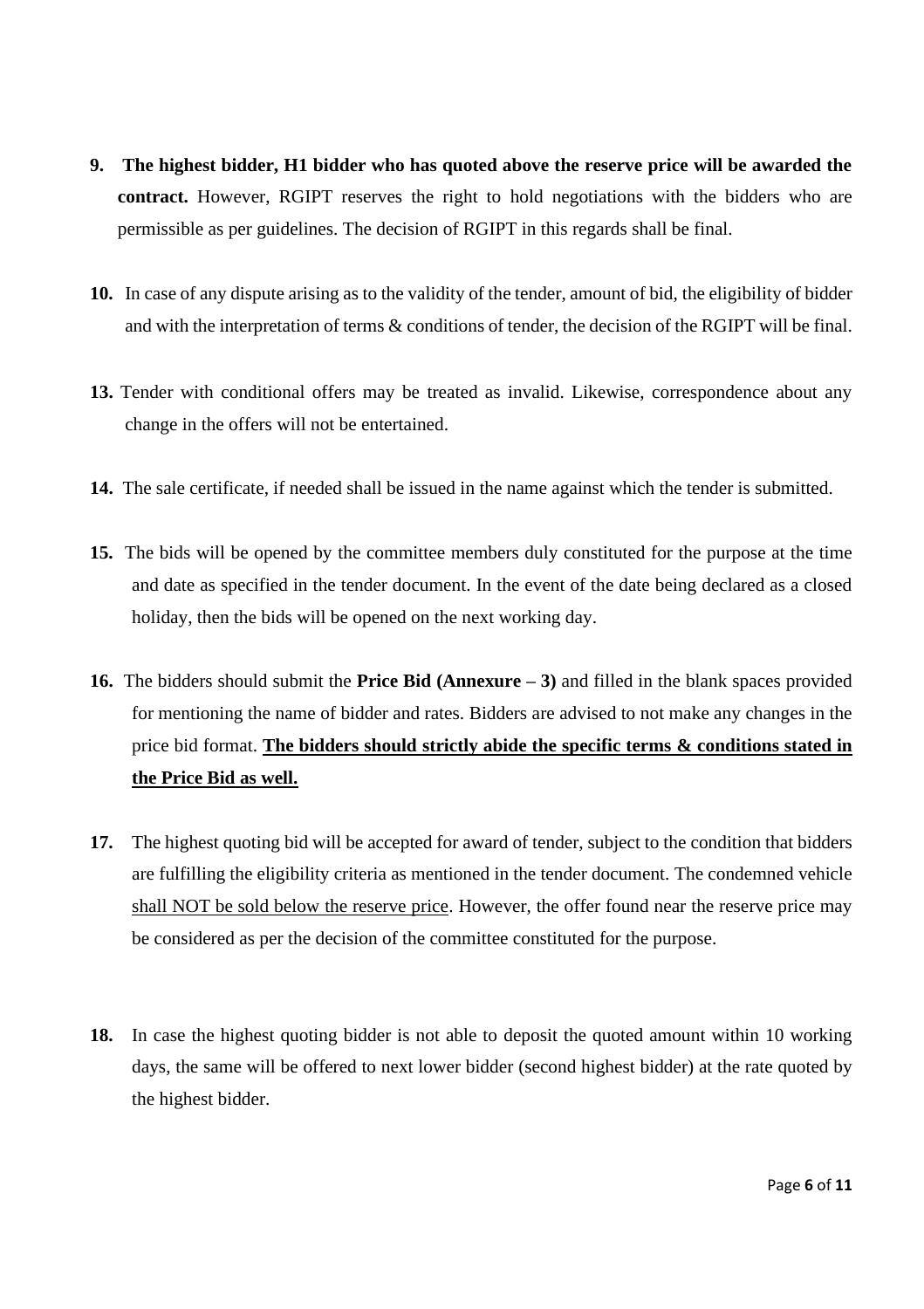- **19.** At any time prior to the date of submission of bid, Committee may, for any reason, whether at his own initiatives or in response to a clarification from a prospective bidder, modify the bidding documents by an amendment. All prospective bidders who have received the bidding document will be notified of the amendment in writing and the amendment shall be binding on them. In order to provide reasonable time to take the amendment into account in preparing the bid, the Committee may at his discretion, extend the date and time for submission of bids.
- **20.** The bidders are advised to submit **Annexure – 1 & 2** along with other desired enclosures necessarily to ensure the eligibility criteria, before submission of their bids.
- **21.** RGIPT reserves all rights to make any changes in terms and conditions of the tender and also to reject any or all bids without assigning any reasons thereof.
- **22.** The Chairman, Disposal / Auction Committee or his authorized representative shall be the final authority in all disputes and his decision will be binding on all concerned.
- **23. Dispute Clause:** Any dispute related to the enquiry shall be subject to the jurisdiction of the court at Rae Bareli.

**For any clarification and further details, please contact in person during office hours.**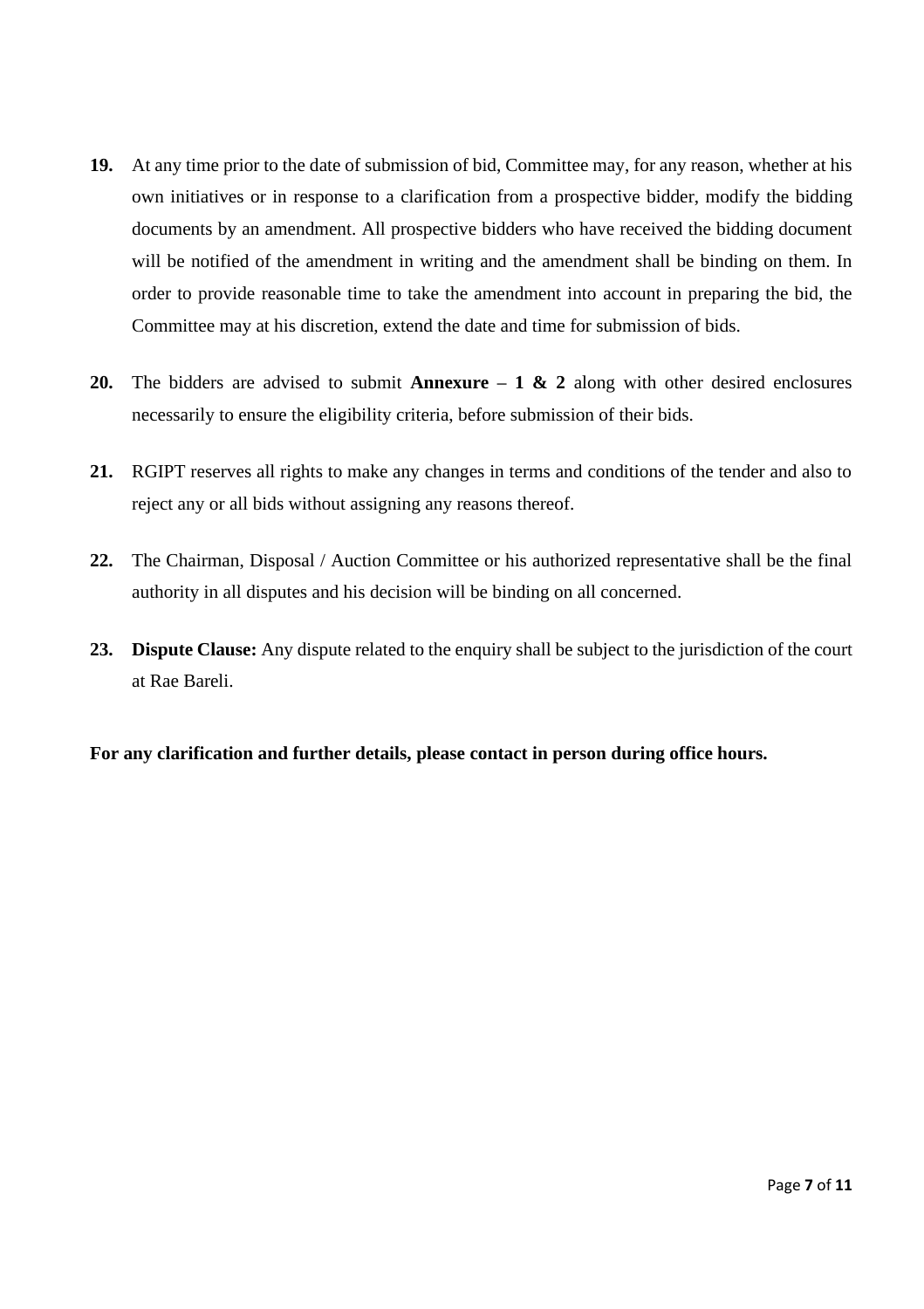### **Annexure – 1**

## **LIST OF DOCUMENTS ENCLOSED**

Dated:……………..

To, The Director Rajiv Gandhi Institute of Petroleum Technology, Jais, Amethi - 229304

Sir,

I / we are enclosing following documents:

| 1. Copy of PAN Card                               | (Yes/No) |
|---------------------------------------------------|----------|
| 2. Copy of Aadhar Card                            | (Yes/No) |
| 3. Copy of Driving License                        | (Yes/No) |
| 4. Copy of Bank Account & details                 | (Yes/No) |
| 5. Copy of GST Registration Certificate*          | (Yes/No) |
| (GST is mandatory for firms, NOT for Individuals) |          |

Yours faithfully

(Signature of Bidder) Name…………………….. Designation………………. Company's Seal…………..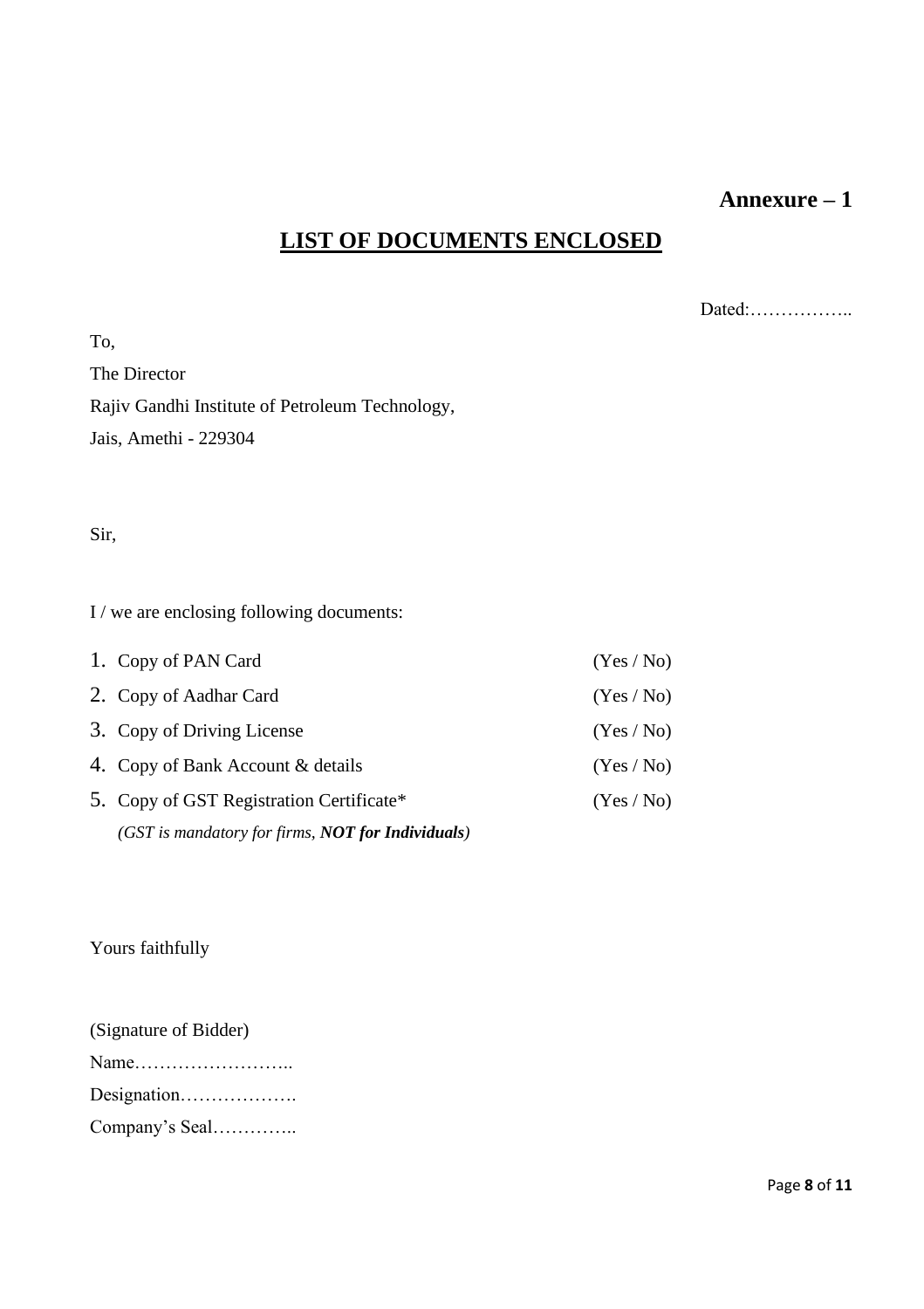**Annexure - 2** 

#### **LETTER SUBMITTING OFFER / BID / TENDER**

(On Company's / Firm's Letterhead)

To, Dated………….. The Director Rajiv Gandhi Institute of Petroleum Technology, Jais, Amethi – 229304

Sir,

 $Y = \alpha + 1 \alpha + 1$ 

- With reference to your Notice Inviting Tender for various condemned vehicle, I / we do hereby submit the offer to purchase the same as mentioned in the tender document.
- I/ we have seen / inspected the material, which is to be purchase and had read the general terms & conditions, carefully, as mentioned in the tender document.
- I/we, hereby unconditionally agree to confirm with and to be bound by the said conditions.
- I/ we have enclosed the document- PAN/AADHAR/DRIVING LICENSE/GST
- I/ we further declare that, I/ we intend to purchase the condemned items in question at my/our own risk and that the information revealed by me / us in the Tender Document is true and correct to the best of my / our belief.
- $\bullet$  I/ we agree that is any of the statement / information revealed by me / us is found to be incorrect and / or untrue, the tender submitted by me / us is liable to be cancelled.
- If I / we am/ are not able to complete the transaction within the time limit specified in the offer quotations and offer letter, RGIPT is free take to action as per guidelines.
- I/We have inspected the material before making the above offer, the decision of RGIPT on any dispute arising out of the offer shall be binding on me / us.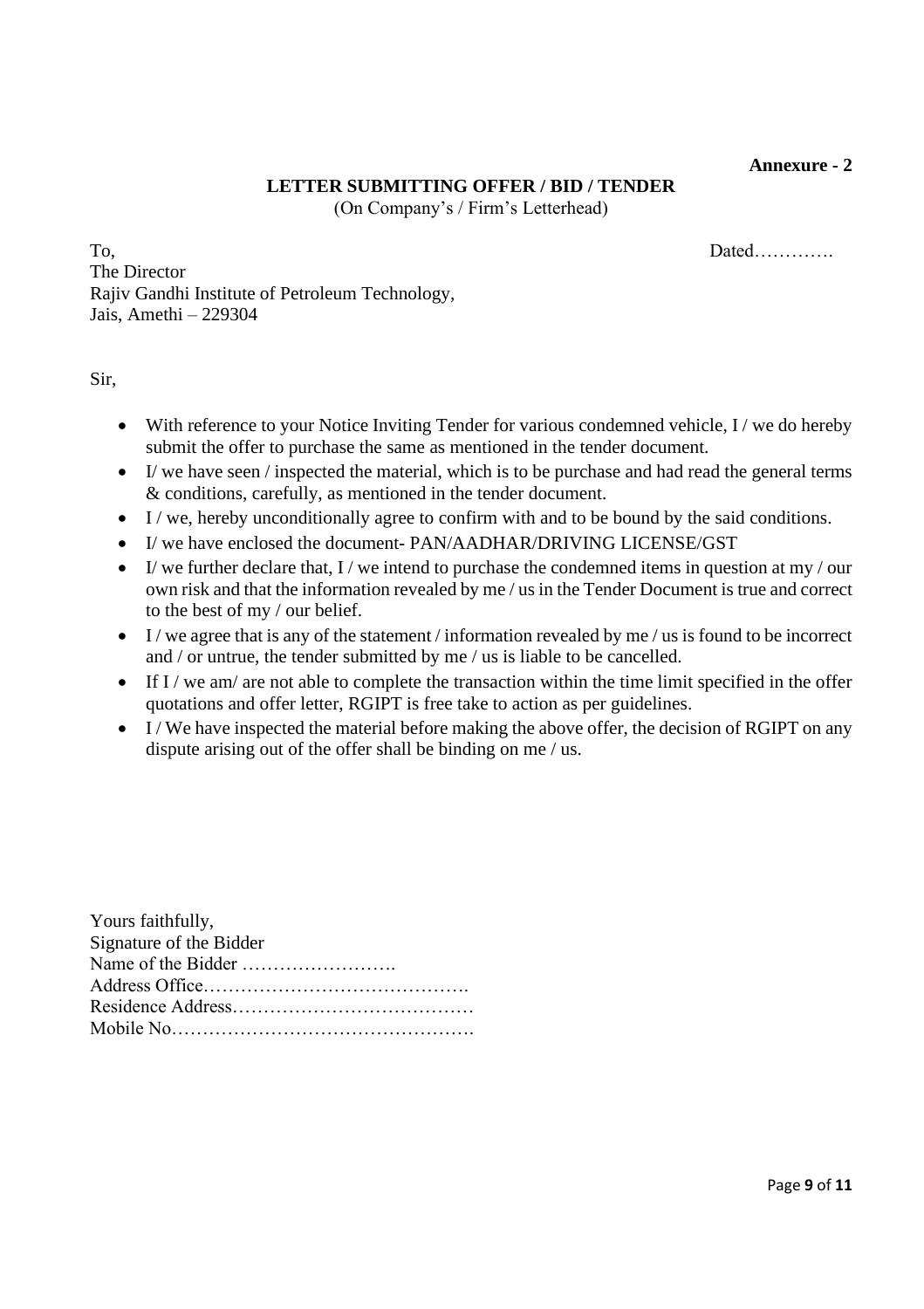#### **Annexure - 3**

**PRICE BID**

| <b>Tender Enquiry No</b>                       |                         |  |
|------------------------------------------------|-------------------------|--|
| <b>Dated</b>                                   |                         |  |
| <b>Name of the Bidder:</b>                     |                         |  |
| <b>Address of the Bidder:</b>                  |                         |  |
| Mobile No. / Telephone No                      |                         |  |
| <b>Details of Bank of the</b><br><b>Bidder</b> | <b>Name of the Bank</b> |  |
|                                                | $A/c.$ No.              |  |
|                                                | <b>IFCS Code No.</b>    |  |

With reference to the above, I hereby quote my best price for the condemned vehicle:

| Vehicle's Reg.   Make   |             | Model             | Financial Offer* |  |
|-------------------------|-------------|-------------------|------------------|--|
| No.                     |             |                   | (in Rs.)         |  |
| <b>UP33T2714</b>        | <b>TATA</b> | <b>BUS 1613</b>   |                  |  |
|                         |             | <b>2009 Model</b> |                  |  |
| <b>Amount in Words:</b> |             |                   |                  |  |

I hereby undertake to abide the following specific terms and conditions as well:

- 1. I have inspected the vehicle and pledge to use it for the legal (as per Govt. of India) transportation purpose.
- 2. In case my offer is accepted by RGIPT, I will deposit the full amount of tender within three (03) days from the date of intimation from RGIPT., failing which, the RGIPT shall not liable to sell the vehicle to me.
- 3. Entire process of RTO transfer or renewal of the said vehicle to my name shall be completed by me at my own level and my own cost, within a maximum period of three months from the date of handing over possession of the vehicle by RGIPT to me.
- 4. RGIPT's financial and legal liability with respect / due to use of the vehicle shall seize with effect from the date of handing over possession of the vehicle to me.
- 5. In case my offer is accepted by RGIPT, RGIPT will not transfer the vehicle to any person other than the application name above. A satisfactory Photo ID (say PAN Card/ Driving License / Pass Port / Aadhaar) and Address proof (Passport/Aadhaar/Electricity Bill not more than 3 months old) will be to be produced along with a self-attested photocopy thereof.
- **6. GST extra as applicable.**

(Signature of Bidder) Name…………………….. Designation………………. Company's Seal…………..